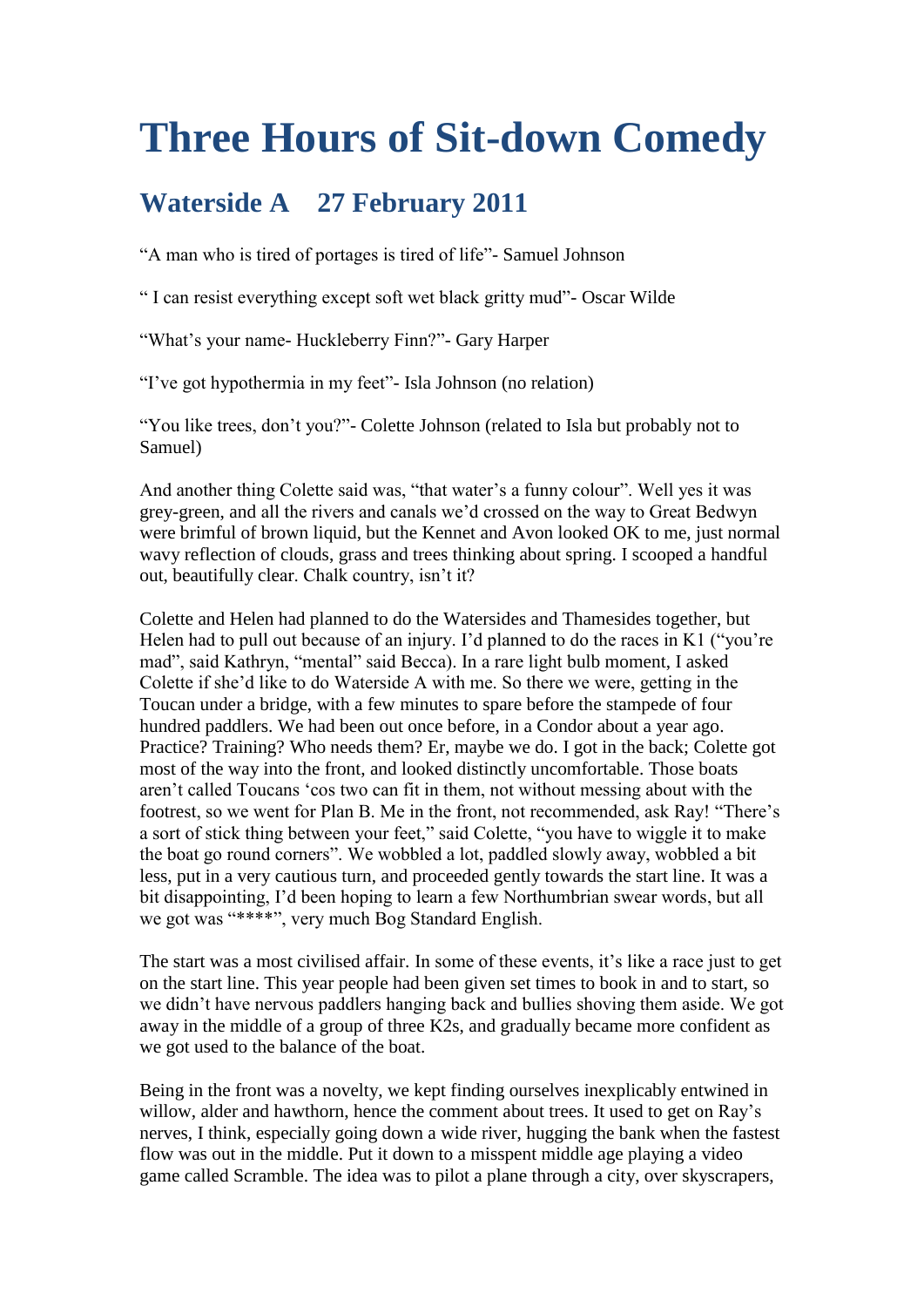under overhanging cliffs, between enemy aircraft, dodging bombs and flak and collecting fuel by zapping fuel dumps. I got quite good at it, nothing like the teenagers who had more leisure time and brain cells, but the hedge-hopping and tree-surfing became a habit on the water, too. Not such a good idea, because even on a canal, the middle has deeper water, so is faster. Well, I sorted that problem out, and we were going quite well for a few miles, then Colette had trouble with a shoulder. She was following my stroke, difficult as my natural rate is much slower than hers, but also I don"t get the paddle high enough, especially on the left side. She was unconsciously doing the same dodgy stroke. So I tried very hard to put in a symmetrical, higher stroke at a faster rate. Must have made some difference as she got more comfortable and there was more banter from the back of the boat. Going past a mansion in Hungerford: "Hey Chris please will you buy me that house?" "Sure, would you like the one next door as well?"

Men in white coats will tell you that after the age of sixteen your brain cells start to die off and it gets more difficult to learn new facts or skills. If you believe that you"ll believe anything. More like it's a case of use it or lose it. OK so we'll never be quite as good as Ben Brown and Ivan Lawler, but that"s no reason not to try to improve our performance.

So we need to sharpen up our portages. Colette says she wants to lose two stone and learn to run. Me too. With better portaging technique we could have knocked at least half an hour off our time. What we did for this race was, I got out first and either held the boat or helped Colette out on to the bank and ran (oh all right then, did a fast walk/slow jog) along the lock. Then I got in first and held the bank. I learned a lot about the structure of those banks. Even where there"s a nasty overhang, there is always a gap somewhere between the woodwork and the concrete and if you shove your fingers in hard enough, the boat keeps still. That wet gritty mud was useful, too: I found I could claw my way into it, like a little kid squishing plasticine, and that gave a very useful grip.

And what of the other paddlers? Sometimes we kept up with other boats on the water, getting the occasional wash and friendly conversation, but they always pulled away from us at the locks. Isla and Dom overtook us after a few miles and finished in a little over two and a half hours, not shabby. It was her first long race and Dom doesn"t rate himself as a long distance man. Their kit was an interesting shade of brown as both had fallen foul of the mud with Isla going flat on her back early on, and then the pair of them doing a sort of horizontal cakewalk during the long portage of Dun Mill Lock. Tasha and Becca came past a bit later, with the happy smiles of people who love what they are doing and are quietly confident about it. As for the twins, well, as they flew by I yelled "Quick! Get on their wash!" They had the grace to smile. I can do brute force and ignorance, but those two have efficiency and elegance. We finished in about three hours; they did it in two. We feebly struggle; they in glory shine. You get the picture.

Under the Newbury bypass the canal was choppy for no obvious reason. Jeremy from Tonbridge, who had exchanged friendly greetings with us as he overtook us, was floundering about doing slap supports. "Power through it!" I yelled. When we got to the same place, suddenly it was all lurch-wobble-slap. "You told Jeremy to paddle through it and now you"re doing slaps!" So, you have a problem with hypocrisy? Near